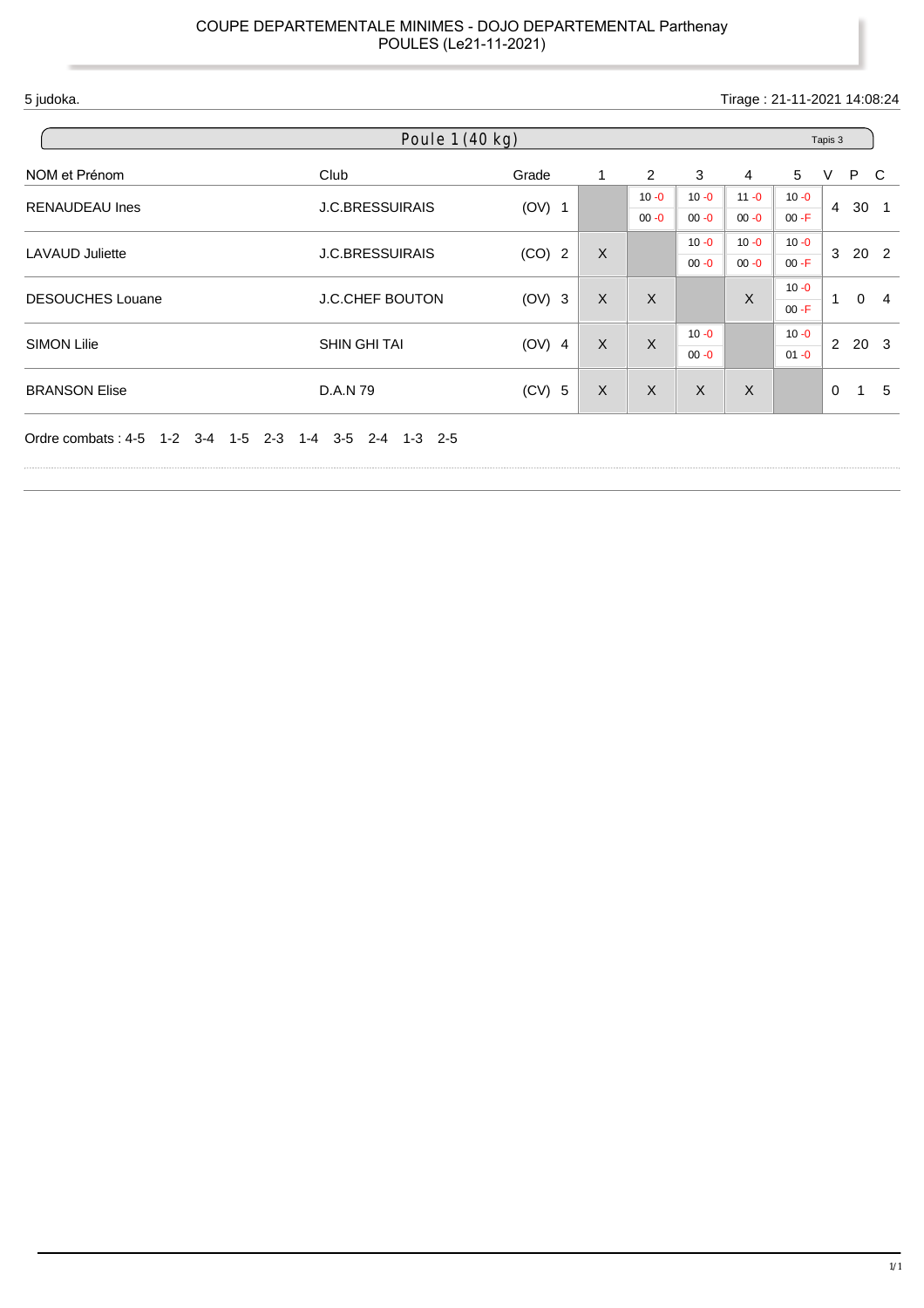6 judoka. Tirage : 21-11-2021 14:10:37

| Poule 1 (44 kg)                   |                        |          |              |          |              |   |          |          |                |             |                 |
|-----------------------------------|------------------------|----------|--------------|----------|--------------|---|----------|----------|----------------|-------------|-----------------|
| NOM et Prénom                     | Club                   | Grade    | $\mathbf{1}$ | 2        | 3            | 4 | 5        | 6        | V              | P C         |                 |
| <b>PAGNOUX Anaelle</b>            | <b>SHIN GHI TAI</b>    | $(CV)$ 1 |              | $00 - 0$ | $00 - 0$     | X | $10 - 0$ | $00 - 0$ | $\overline{4}$ |             | 10 <sub>2</sub> |
|                                   |                        |          |              | $00 - 0$ | $00 - 0$     |   | $00 - X$ | $00 - 0$ |                |             |                 |
| <b>LEMMET Elisa</b>               | <b>SHIN GHI TAI</b>    | $(CV)$ 2 | X            |          | $00 - 0$     | X | $10 - 0$ | $10 - 0$ | 3              |             | 20 3            |
|                                   |                        |          |              |          | $00 - 0$     |   | $00 - X$ | $00 - 0$ |                |             |                 |
|                                   |                        |          | X            | $\sf X$  |              | X | $10 - 0$ | $10 - 0$ |                |             |                 |
| <b>TCHICAMBOUD Kelly Destinee</b> | <b>SHIN GHI TAI</b>    | $(OV)$ 3 |              |          |              |   | $00 - X$ | $00 - 0$ |                | $2\ 20\ 4$  |                 |
|                                   |                        |          | $10 - 0$     | $10 - 0$ | $10 - 0$     |   | $10 - 0$ | $10 - 0$ |                |             |                 |
| <b>LOPEZ Alice</b>                | D.A.N 79               | $(CB)$ 4 | $00 - 0$     | $00 - 0$ | $00 - 0$     |   | $00 - X$ | $00 - 0$ | 5              | 50 1        |                 |
| <b>GRIVOLLA Elsa</b>              | <b>J.C.CHEF BOUTON</b> | $(OV)$ 5 | X            | X        | $\mathsf{X}$ | X |          | X        | $\mathbf 0$    | $\mathbf 0$ | - 6             |
|                                   |                        |          |              |          |              |   | $10 - 0$ |          |                |             |                 |
| SAX Agatha                        | <b>JUDO CMC</b>        | $(CO)$ 6 | X            | $\sf X$  | X            | X | $00 - X$ |          | $\mathbf{1}$   |             | 10 5            |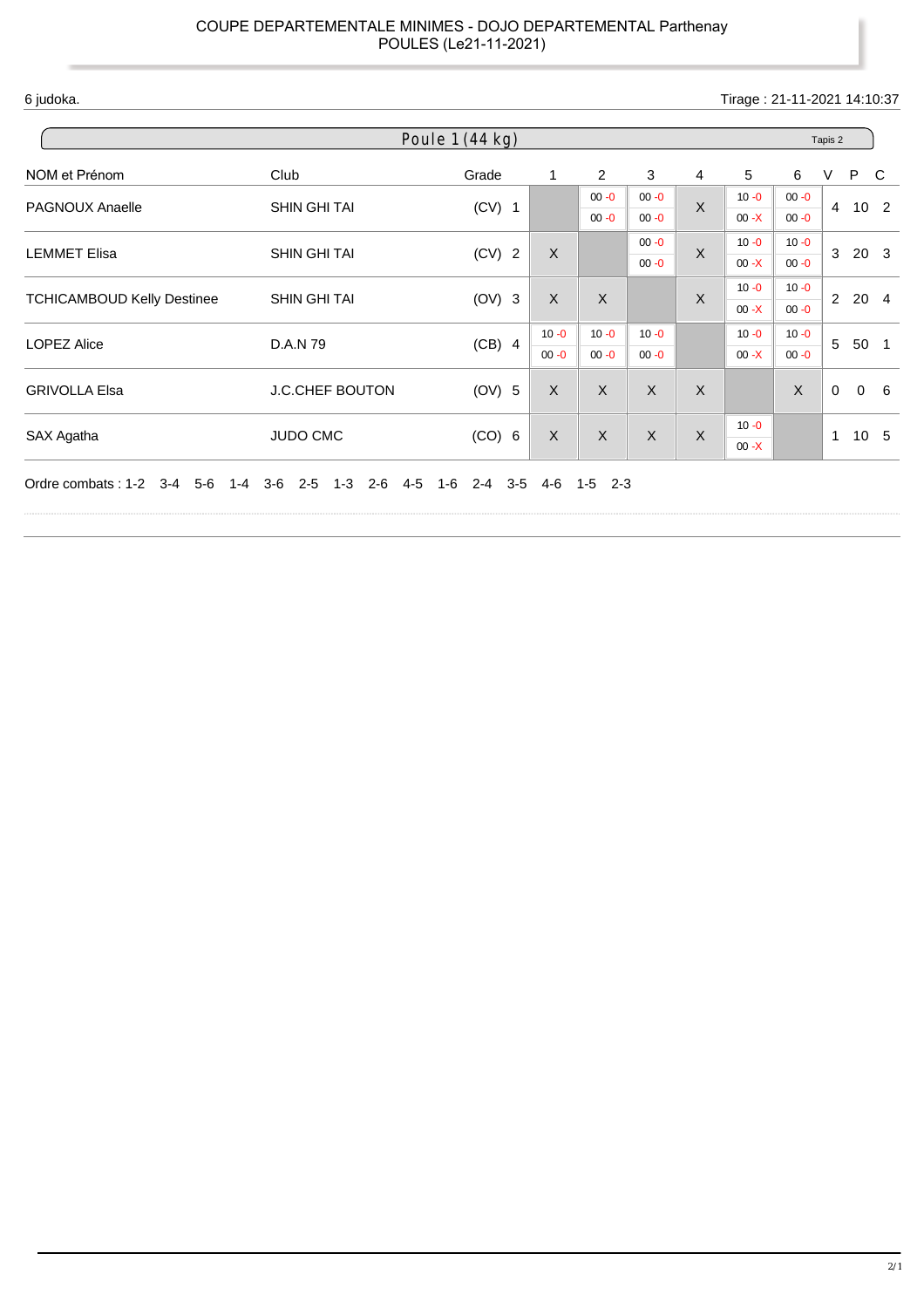| 3 judoka.                  | Tirage: 21-11-2021 14:11:28 |          |          |          |              |          |     |                 |  |  |
|----------------------------|-----------------------------|----------|----------|----------|--------------|----------|-----|-----------------|--|--|
|                            | Poule 1 (48 kg)             |          |          | Tapis 2  |              |          |     |                 |  |  |
| NOM et Prénom              | Club                        | Grade    | 1        | 2        | 3            | V        | P C |                 |  |  |
| THOMAZEAU PELKA Agathe     | <b>JUDO CMC</b>             |          | $10 - 0$ | $10 - 0$ |              | 2, 20, 1 |     |                 |  |  |
|                            |                             | $(CB)$ 1 |          | $00 - 0$ | $00 - 0$     |          |     |                 |  |  |
| LAFAYE Jade                | AIFFRES JUDO CL             | $(CV)$ 2 | X        |          | $\mathsf{X}$ | $\Omega$ |     | 0 <sup>3</sup>  |  |  |
|                            | <b>J.C.CRECHOIS</b>         |          |          | $10 - 0$ |              |          |     |                 |  |  |
| <b>CONTE Valentine</b>     |                             | $(CV)$ 3 | X        | $00 - 0$ |              | -1       |     | 10 <sub>2</sub> |  |  |
| Ordre combats: 1-2 2-3 1-3 |                             |          |          |          |              |          |     |                 |  |  |

ı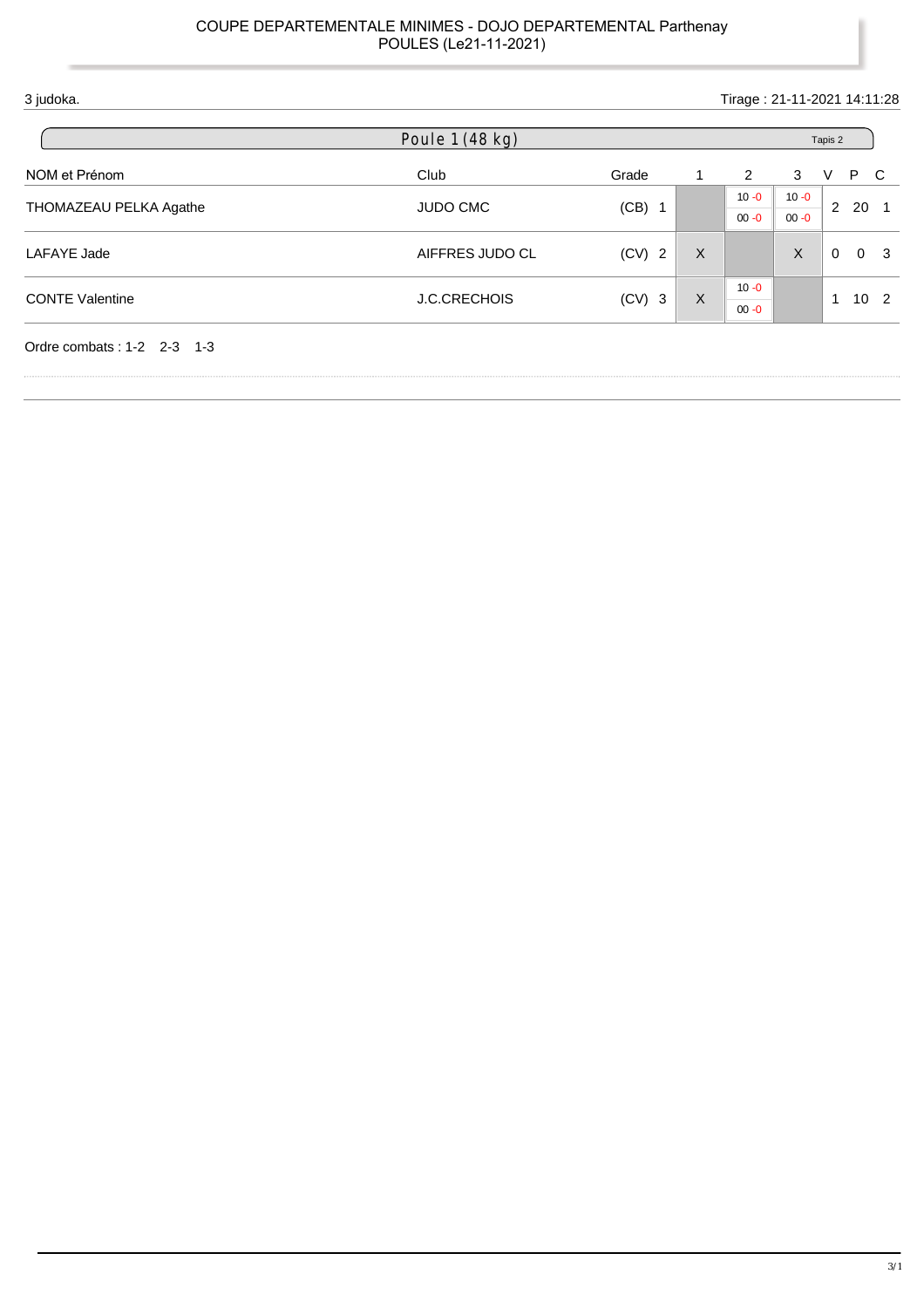| 3 judoka.                  |                 |          | Tirage: 21-11-2021 14:12:33 |   |                      |                                 |    |
|----------------------------|-----------------|----------|-----------------------------|---|----------------------|---------------------------------|----|
|                            | Poule 1 (52 kg) |          |                             |   |                      | Tapis 2                         |    |
| NOM et Prénom              | Club            | Grade    | 1                           | 2 | 3                    | P C<br>V                        |    |
| <b>CHAPRON Jade</b>        | D.A.N 79        | $(CV)$ 1 |                             | X | $10 - 0$<br>$00 - 0$ | 10 <sub>2</sub><br>$\mathbf{1}$ |    |
| <b>BONDOUX Juliette</b>    | D.A.N 79        | (CB) 2   | $10 - 0$<br>$00 - 0$        |   | $10 - 0$<br>$00 - 0$ | $\overline{2}$<br>20            |    |
| <b>BERLAND Lya</b>         | DOJO SUD 79     | $(OV)$ 3 | X                           | X |                      | $\mathbf 0$<br>$\overline{0}$   | -3 |
| Ordre combats: 1-2 2-3 1-3 |                 |          |                             |   |                      |                                 |    |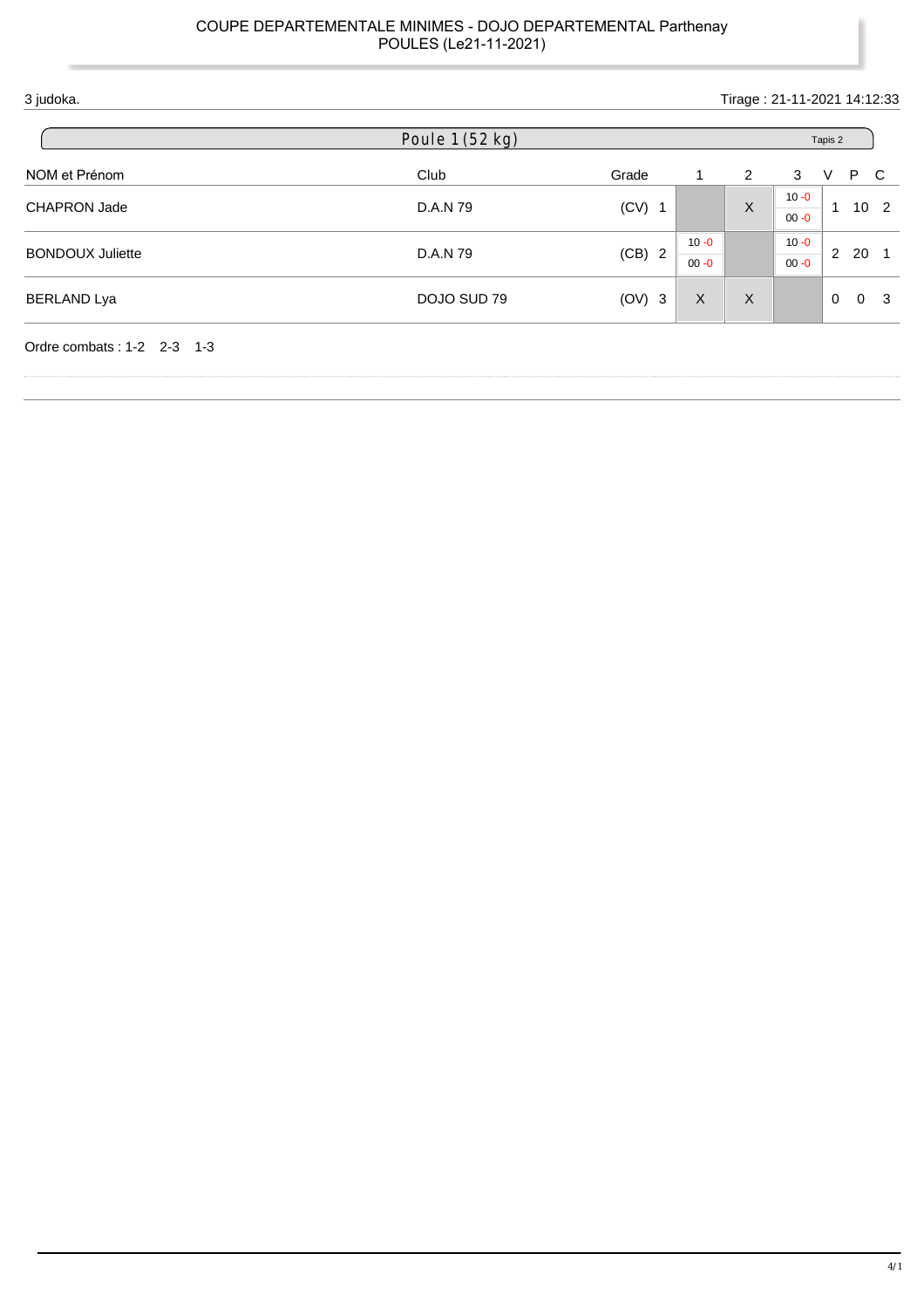| <b>BERTEAU Louise</b> | <b>J.C.BRESSUIRAIS</b> | <b>BERTEAU L.</b> | Minime $F$ 63 kg            |
|-----------------------|------------------------|-------------------|-----------------------------|
|                       |                        |                   | Nb. Judoka: i               |
|                       |                        |                   | Tirage: 21-11-2021 14:13:57 |
|                       |                        |                   |                             |

|                       | CLASSEMENT             |  |
|-----------------------|------------------------|--|
| <b>BERTEAU</b> Louise | <b>J.C.BRESSUIRAIS</b> |  |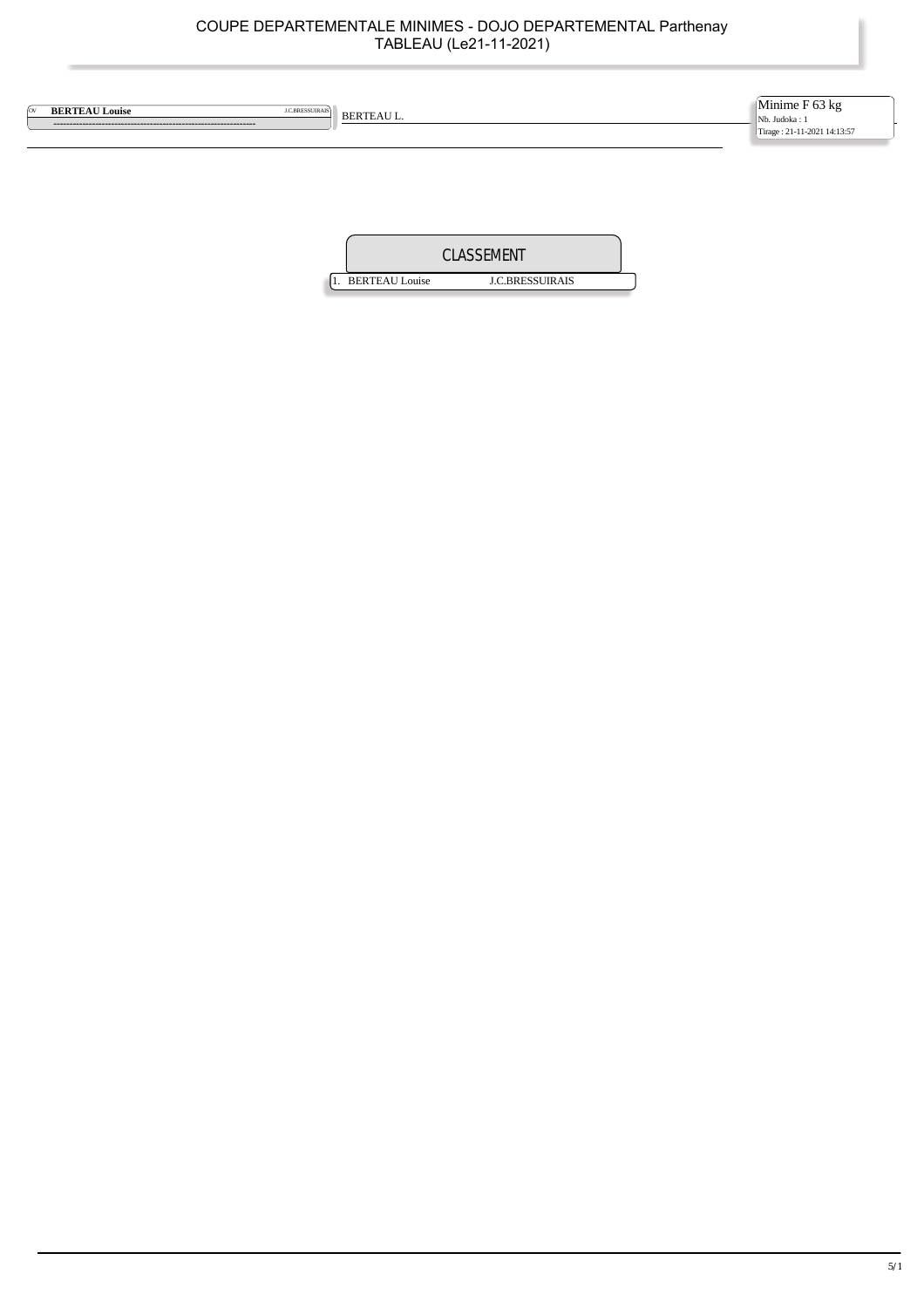| 3 judoka.                    | Tirage: 21-11-2021 14:15:15 |          |                      |   |                      |                      |                 |  |  |
|------------------------------|-----------------------------|----------|----------------------|---|----------------------|----------------------|-----------------|--|--|
|                              | Poule $1 (+70 kg)$          |          |                      |   | Tapis 1              |                      |                 |  |  |
| NOM et Prénom                | Club                        | Grade    | 1                    | 2 | 3                    | P C<br>V             |                 |  |  |
| <b>SAUGER Eulalia</b>        | D.A.N 79                    | $(CV)$ 1 |                      | X | X                    | $\mathbf 0$          | 0 <sup>3</sup>  |  |  |
| M COLO Jade                  | <b>J.C.BRESSUIRAIS</b>      | (CB) 2   | $10 - 0$<br>$00 - 0$ |   | $10 - 0$<br>$00 - 0$ | $\overline{2}$<br>20 |                 |  |  |
| WANDJI Maelyne               | <b>J.C.BRESSUIRAIS</b>      | $(OV)$ 3 | $10 - 0$<br>$00 - 0$ | X |                      | 1                    | 10 <sub>2</sub> |  |  |
| Ordre combats: $1-2$ 2-3 1-3 |                             |          |                      |   |                      |                      |                 |  |  |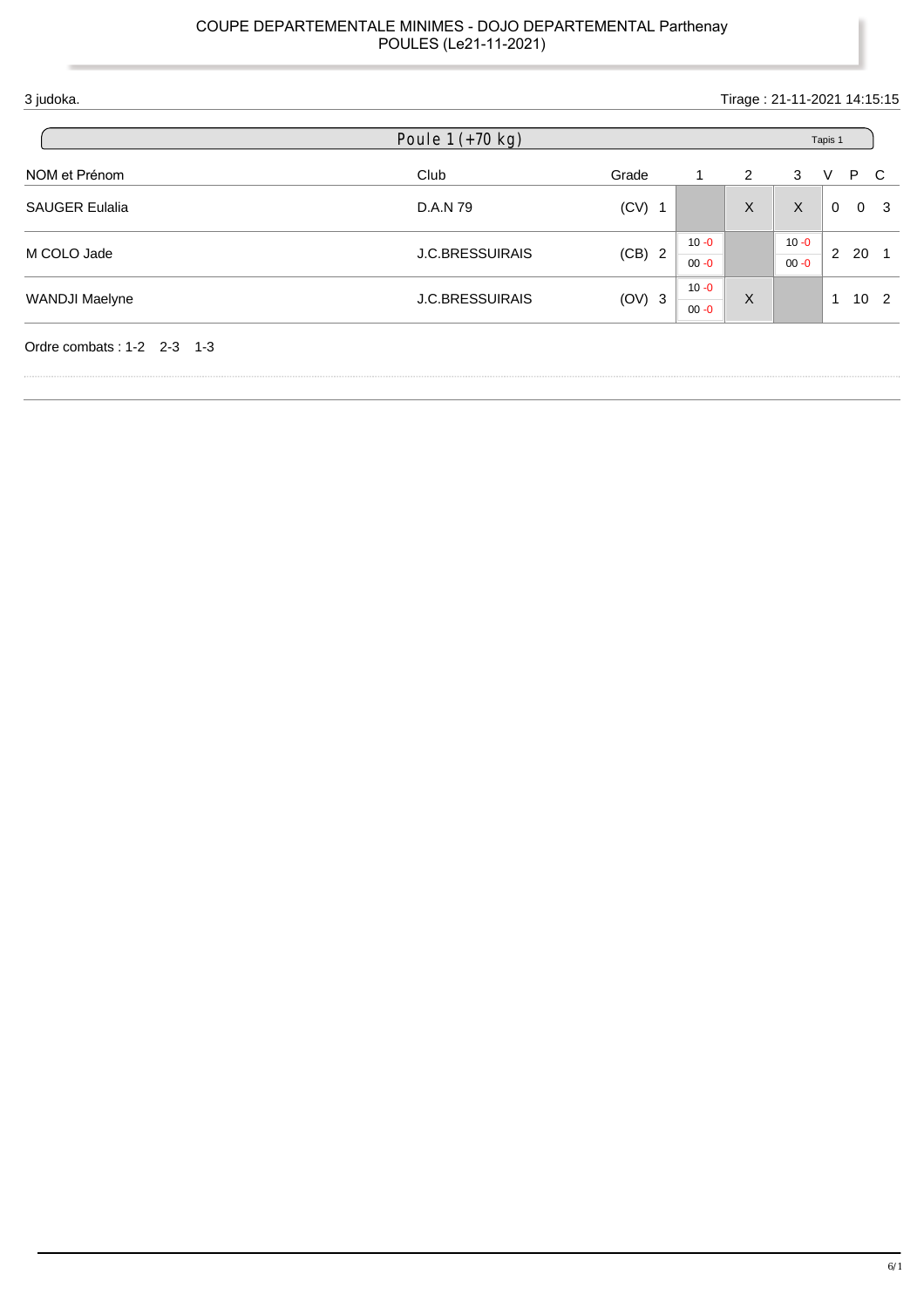| 3 judoka.                     | Tirage: 21-11-2021 14:30:23 |          |                      |   |                      |                                |  |  |  |
|-------------------------------|-----------------------------|----------|----------------------|---|----------------------|--------------------------------|--|--|--|
|                               | Poule 1 (34 kg)             |          |                      |   | Tapis 1              |                                |  |  |  |
| NOM et Prénom                 | Club                        | Grade    | 1                    | 2 | 3                    | P C<br>V                       |  |  |  |
| <b>MERCERON Julien</b>        | <b>J.C.BRESSUIRAIS</b>      | $(CV)$ 1 |                      | X | X                    | $\mathbf 0$<br>0 <sup>3</sup>  |  |  |  |
| <b>ALMINANA LECOMTE Matys</b> | DOJO SUD 79                 | $(CV)$ 2 | $10 - 0$<br>$00 - 0$ |   | $10 - 0$<br>$00 - 0$ | 2<br>20                        |  |  |  |
| <b>CHARTON Malo</b>           | D.A.N 79                    | $(CV)$ 3 | $10 - 0$<br>$00 - 0$ | X |                      | 10 <sub>2</sub><br>$\mathbf 1$ |  |  |  |
| Ordre combats: $1-2$ 2-3 1-3  |                             |          |                      |   |                      |                                |  |  |  |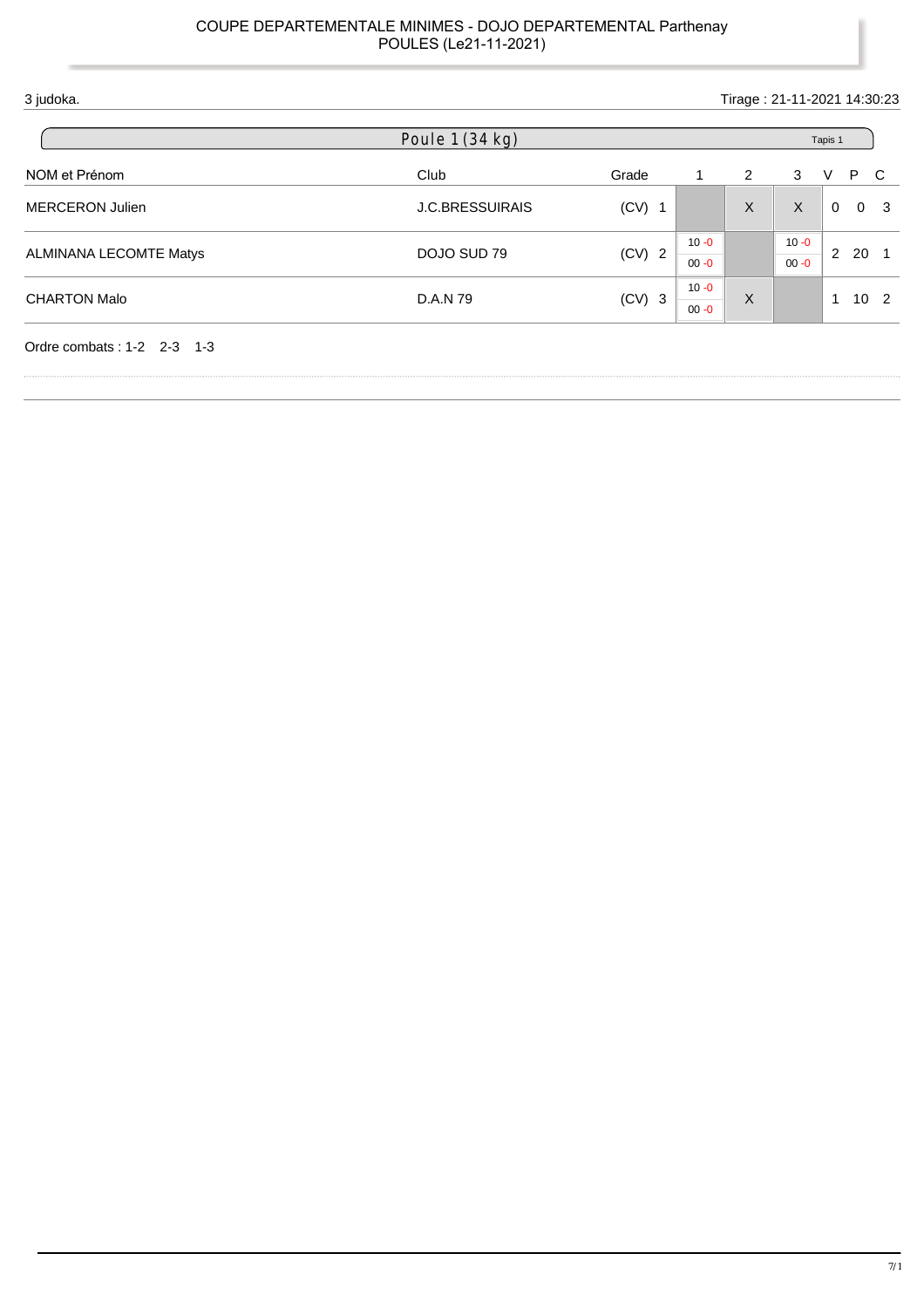| 3 judoka.                  | Tirage: 21-11-2021 14:27:44 |          |         |          |          |              |          |                 |  |  |
|----------------------------|-----------------------------|----------|---------|----------|----------|--------------|----------|-----------------|--|--|
|                            | Poule 1 (38 kg)             |          |         |          | Tapis 1  |              |          |                 |  |  |
| NOM et Prénom              | Club                        | Grade    | 1       | 2        | 3        | V            | P C      |                 |  |  |
|                            | D.A.N 79                    | $(CB)$ 1 |         | $01 - 0$ | $10 - 0$ |              | 2, 11, 1 |                 |  |  |
| <b>CUQ Axel</b>            |                             |          |         | $00 - 0$ | $00 - 0$ |              |          |                 |  |  |
| <b>MADELAINE Naoki</b>     | D.A.N 79                    | (CB) 2   | X       |          | $10 - 0$ | $\mathbf{1}$ |          | 10 <sub>2</sub> |  |  |
|                            |                             |          |         |          | $00 - 0$ |              |          |                 |  |  |
| <b>TALON Noa</b>           | <b>JC MELLE</b>             | $(CB)$ 3 | $\sf X$ | X        |          | $\mathbf 0$  |          | 0 <sup>3</sup>  |  |  |
| Ordre combats: 1-2 2-3 1-3 |                             |          |         |          |          |              |          |                 |  |  |

ı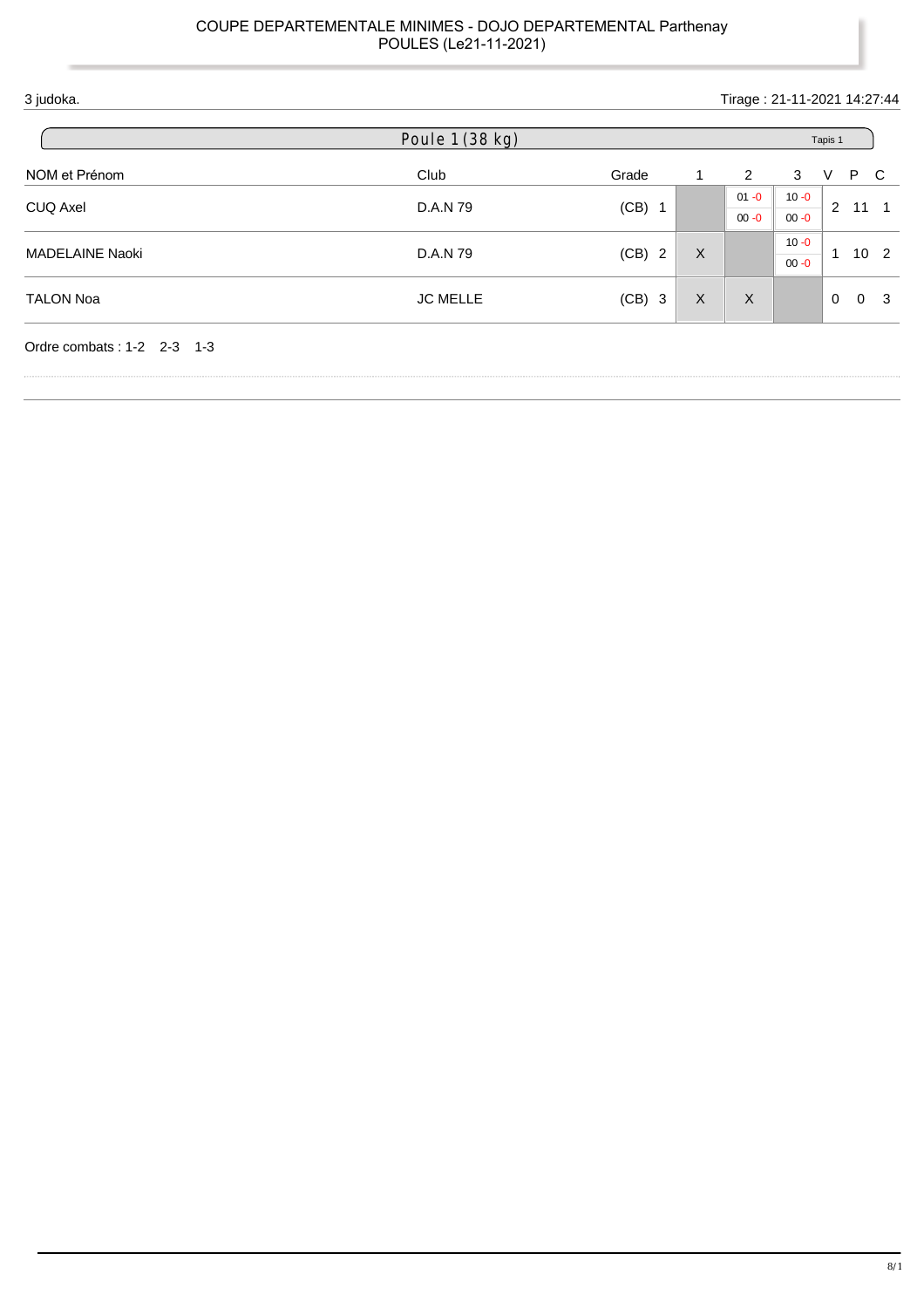| ίoν | <b>MICHENEAU Thibaud</b> | <b>J.C.BRESSUIRAIS</b> | MICHENEAU T. | Minime M 42 kg<br>Nb. Judoka: 1<br>Tirage: 21-11-2021 14:26:40 |
|-----|--------------------------|------------------------|--------------|----------------------------------------------------------------|
|     |                          |                        |              |                                                                |

|                   | CLASSEMENT<br><b>J.C.BRESSUIRAIS</b> |  |  |  |
|-------------------|--------------------------------------|--|--|--|
| MICHENEAU Thibaud |                                      |  |  |  |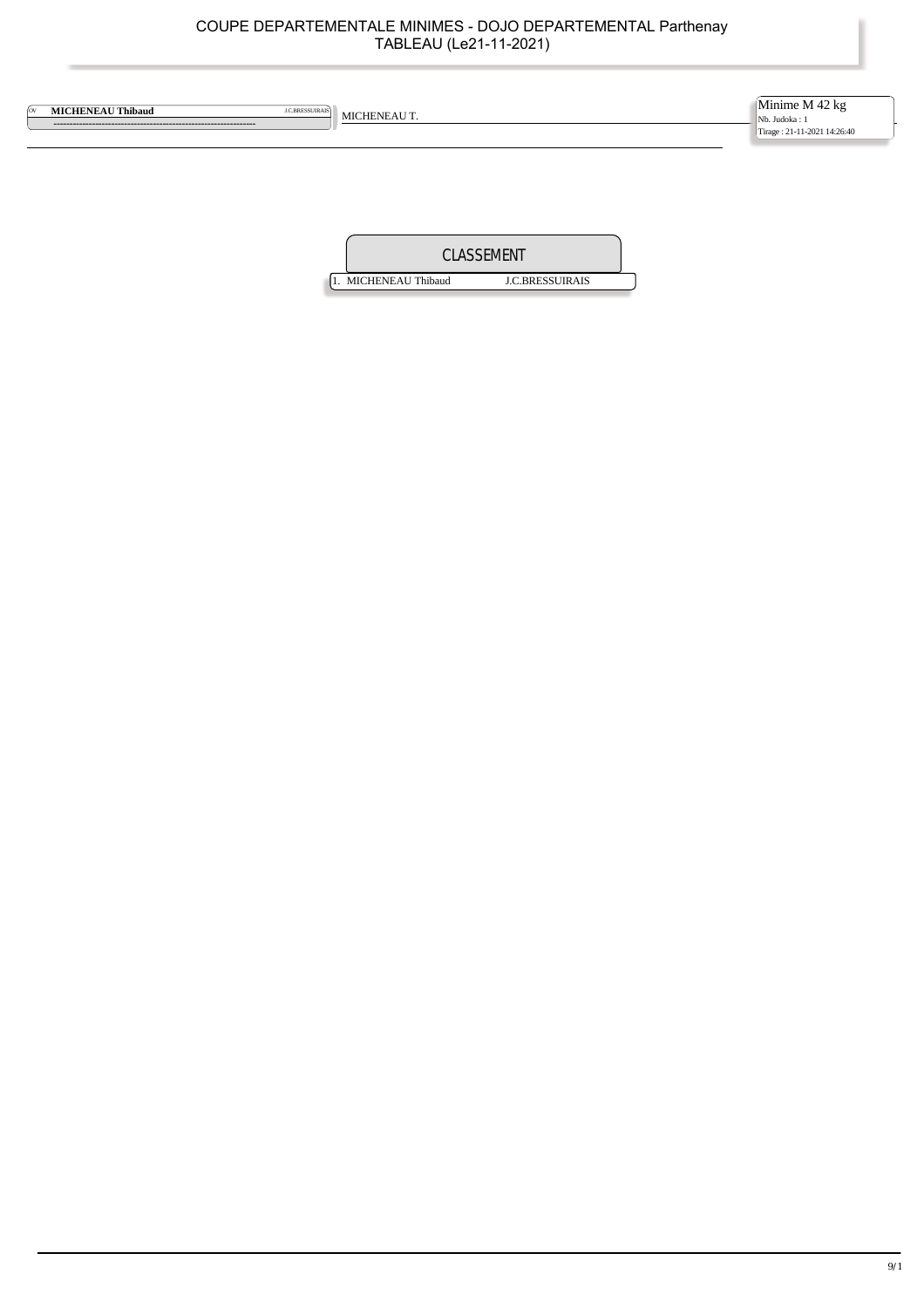6 judoka. Tirage : 21-11-2021 14:25:24

|                                         |                        | Poule 1 (46 kg)                       |              |                      |          |                |          |                      | Tapis 1        |                |      |
|-----------------------------------------|------------------------|---------------------------------------|--------------|----------------------|----------|----------------|----------|----------------------|----------------|----------------|------|
| NOM et Prénom                           | Club                   | Grade                                 | $\mathbf{1}$ | $\overline{2}$       | 3        | $\overline{4}$ | 5        | 6                    | V              | P C            |      |
| <b>HOLLENDER Nathan</b>                 | <b>JCPC</b>            | $(CB)$ 1                              |              | $10 - 0$<br>$00 - 0$ | X        | X              | $\sf X$  | $11 - 0$<br>$00 - 0$ |                | 2 20 4         |      |
| <b>BERNIER Pacome</b>                   | <b>J.C.BRESSUIRAIS</b> | (OV) 2                                | X            |                      | X        | $\mathsf{X}$   | $\sf X$  | $\mathsf{X}$         | $\overline{0}$ | $\overline{0}$ | 6    |
| <b>CARON Arthur</b>                     | D.A.N 79               | $(CV)$ 3                              | $10 - 0$     | $10 - 0$             |          | X              | X        | $10 - 0$             | $\mathbf{3}$   | $31 \quad 3$   |      |
|                                         |                        |                                       | $00 - 0$     | $00 - 0$             |          |                |          | $00 - 0$             |                |                |      |
|                                         | D.A.N 79               |                                       | $10 - 0$     | $10 - 0$             | $00 - 0$ |                | $10 - 0$ | $10 - 0$             | 5              |                | 40 1 |
| DIBOUNJE-LEMENOREL Theophile            |                        | $(CV)$ 4                              | $00 - 0$     | $00 - 0$             | $00 - 0$ |                | $00 - 0$ | $00 - 0$             |                |                |      |
|                                         |                        |                                       | $10 - 0$     | $10 - 0$             | $11 - 0$ |                |          | $10 - 0$             |                |                |      |
| <b>TALON Gaby</b>                       | <b>JC MELLE</b>        | $(CB)$ 5                              | $00 - 0$     | $00 - 0$             | $01 - 0$ | X              |          | $00 - 0$             |                | 4 40 2         |      |
|                                         |                        |                                       |              | $01 - 0$             |          |                |          |                      |                |                |      |
| <b>PAPIN Mathis</b>                     | <b>JUDO CMC</b>        | $(CO)$ 6                              | $\sf X$      | $00 - 0$             | X        | X              | X        |                      | $\mathbf{1}$   | $\mathbf{1}$   | 5    |
| Ordre combats : $1-2$ 3-4<br>5-6<br>1-4 | 3-6<br>1-3 2-6<br>2-5  | $4 - 5$<br>1-6<br>2-4 3-5 4-6 1-5 2-3 |              |                      |          |                |          |                      |                |                |      |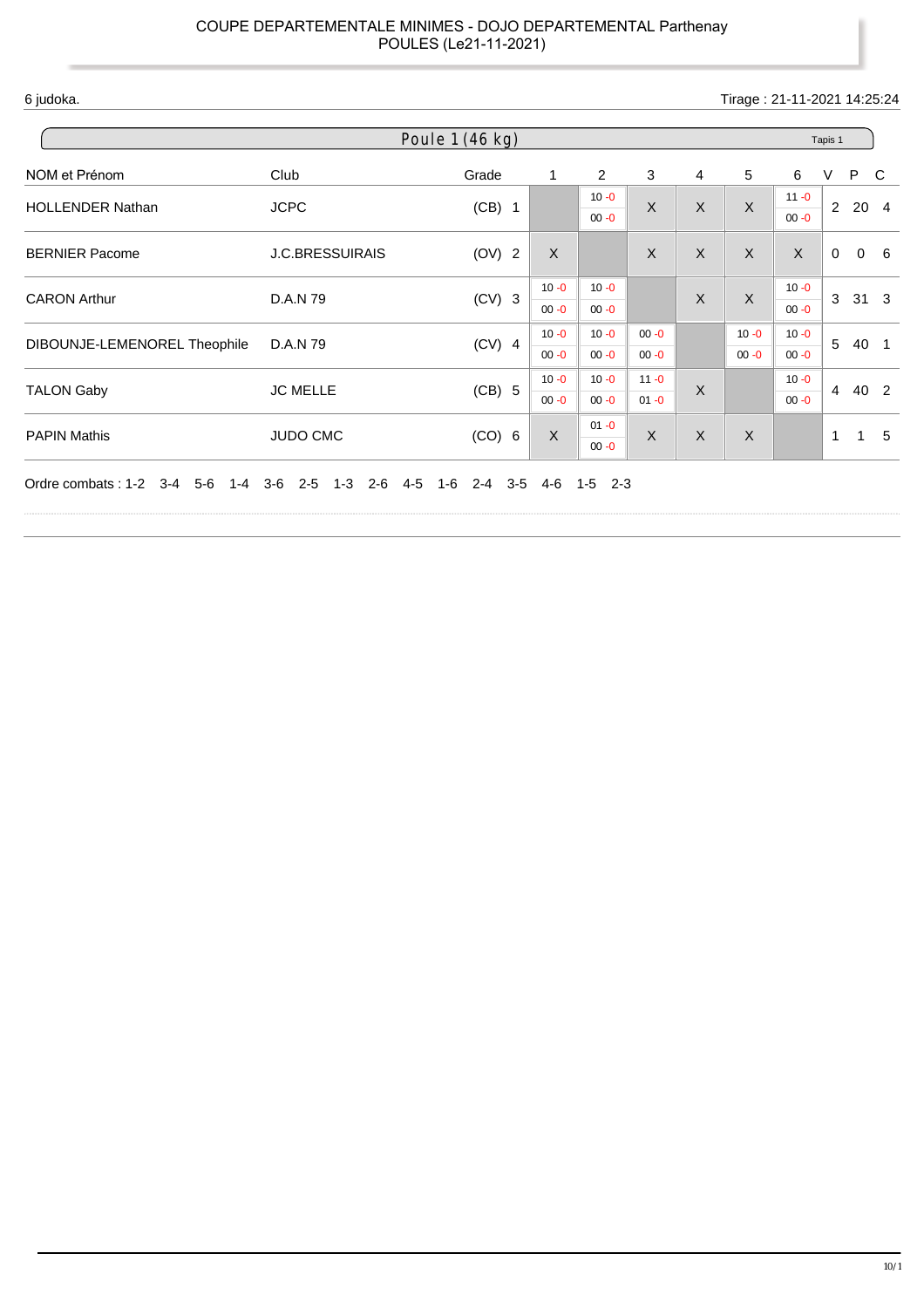| 3 judoka.                  |                     |          |                      |                      | Tirage: 21-11-2021 14:22:20 |              |    |                 |  |  |  |  |
|----------------------------|---------------------|----------|----------------------|----------------------|-----------------------------|--------------|----|-----------------|--|--|--|--|
|                            | Poule 1 (50 kg)     |          |                      |                      |                             | Tapis 3      |    |                 |  |  |  |  |
| NOM et Prénom              | Club                | Grade    | 1                    | 2                    | 3                           | V            | P. | $\mathbf{C}$    |  |  |  |  |
| ROUGEON-LEMOTHEUX Elouan   | <b>JUDO CMC</b>     | $(CB)$ 1 |                      | $10 - 0$<br>$00 - 0$ | $\sf X$                     | $\mathbf{1}$ |    | 10 <sub>2</sub> |  |  |  |  |
| <b>BEAUCHOUX Theodore</b>  | <b>SEP JUDO FRR</b> | (CB) 2   | X                    |                      | $\times$                    | $\Omega$     |    | 0 <sup>3</sup>  |  |  |  |  |
| <b>DURAND Mael</b>         | D.A.N 79            | $(CV)$ 3 | $10 - 0$<br>$00 - 0$ | $10 - 0$<br>$00 - 0$ |                             | 2            | 20 |                 |  |  |  |  |
| Ordre combats: 1-2 2-3 1-3 |                     |          |                      |                      |                             |              |    |                 |  |  |  |  |

Ï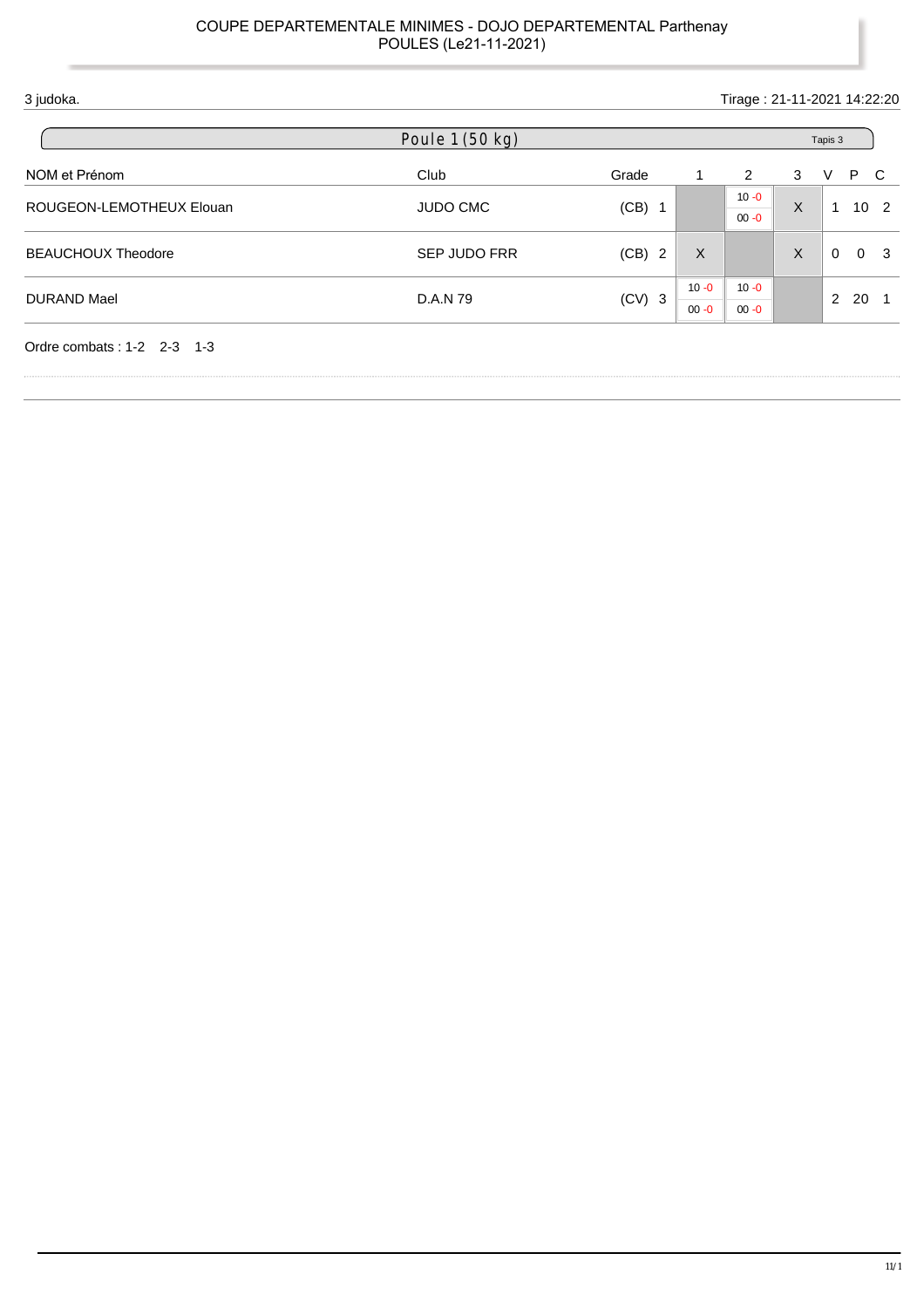|                      | Poule 1 (55 kg)        |                        |                      |          |   |          | Tapis 3        |                 |                |
|----------------------|------------------------|------------------------|----------------------|----------|---|----------|----------------|-----------------|----------------|
| NOM et Prénom        | Club                   | Grade                  | 1                    | 2        | 3 | 4        | $\vee$         | P.              | C              |
| <b>BESNARD Melen</b> | <b>J.C.BRESSUIRAIS</b> | $(CV)$ 1               |                      | $01 - 0$ | X | $11 - 0$ | $\overline{2}$ | 11 <sub>2</sub> |                |
|                      |                        |                        |                      | $00 - 0$ |   | $00 - 0$ |                |                 |                |
| CHARBONNEAU Tom      | <b>J.C.BRESSUIRAIS</b> | (OV) 2                 | X                    | X        |   | $10 - 0$ | $\mathbf{1}$   | 10 <sub>3</sub> |                |
|                      |                        |                        |                      |          |   | $01 - 0$ |                |                 |                |
| <b>HAAS Benjamin</b> | <b>J.C.BRESSUIRAIS</b> | $(CV)$ 3               | $00 - 0$<br>$00 - 0$ | $10 - 0$ |   | $10 - 0$ | $\mathbf{3}$   | 20              | - 1            |
|                      |                        |                        |                      | $00 - 0$ |   | $00 - 0$ |                |                 |                |
| MENDES-ROUSSEAU Mael | AIFFRES JUDO CL        | (CV)<br>$\overline{4}$ | X                    | $\sf X$  | X |          | $\mathbf 0$    | 1               | $\overline{4}$ |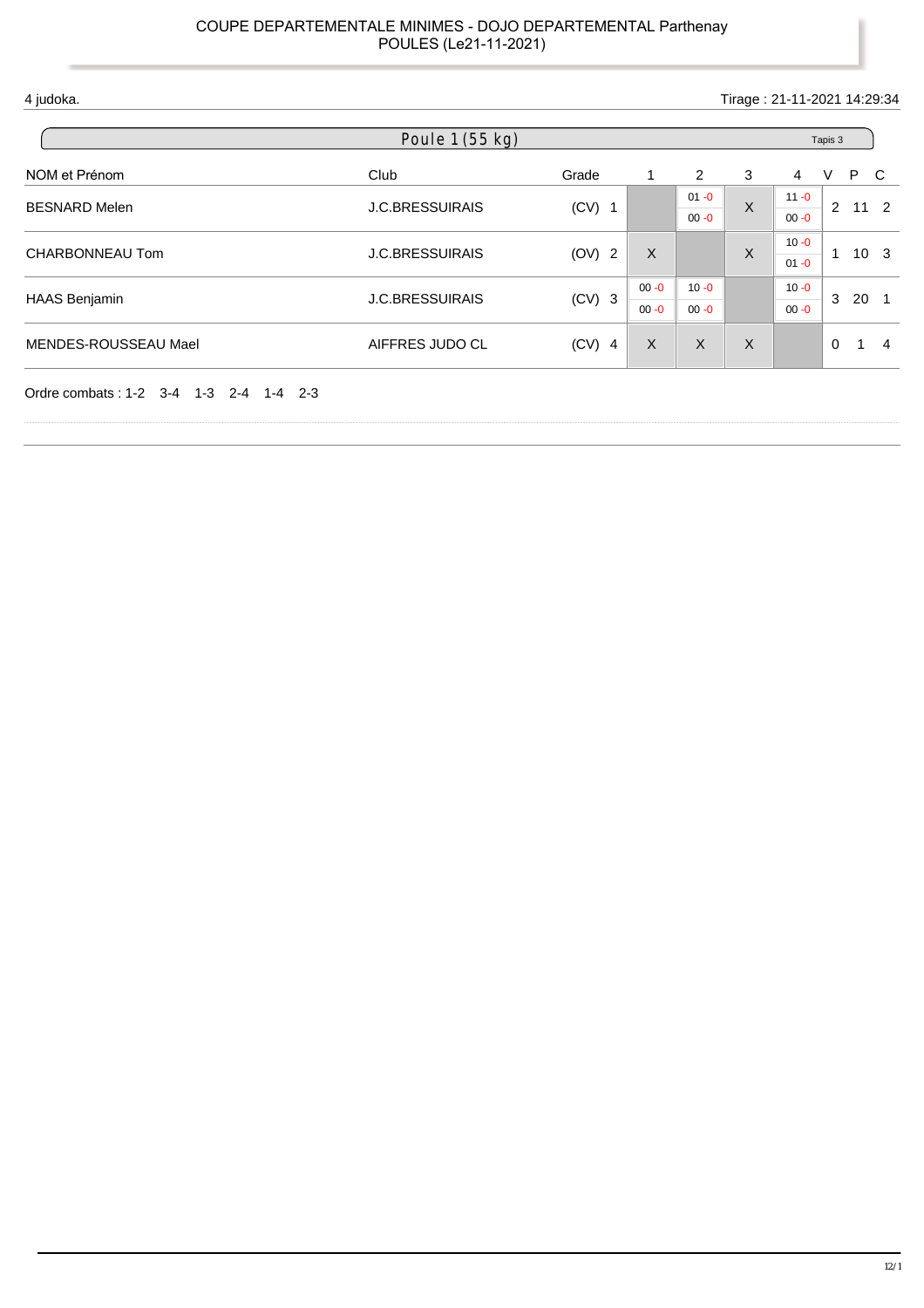| 3 judoka.                    |                        |          |                      |                      | Tirage: 21-11-2021 14:20:04 |                                |  |  |  |  |  |
|------------------------------|------------------------|----------|----------------------|----------------------|-----------------------------|--------------------------------|--|--|--|--|--|
|                              | Poule 1 (60 kg)        |          |                      |                      |                             | Tapis 3                        |  |  |  |  |  |
| NOM et Prénom                | Club                   | Grade    | 1                    | 2                    | 3                           | P<br>V<br>C                    |  |  |  |  |  |
| PIQUARD Marvyn               | <b>J.C.BRESSUIRAIS</b> | $(CO)$ 1 |                      | X                    | $\sf X$                     | 0 <sup>3</sup><br>$\mathbf 0$  |  |  |  |  |  |
| <b>CABRET Calvin</b>         | D.A.N 79               | (CB) 2   | $11 - 0$<br>$00 - 0$ |                      | $\sf X$                     | 10 <sub>2</sub><br>$\mathbf 1$ |  |  |  |  |  |
| DE SOUZA MONTY Fathi         | D.A.N 79               | $(CV)$ 3 | $10 - 0$<br>$00 - 0$ | $10 - 0$<br>$00 - 0$ |                             | 2<br>20                        |  |  |  |  |  |
| Ordre combats: $1-2$ 2-3 1-3 |                        |          |                      |                      |                             |                                |  |  |  |  |  |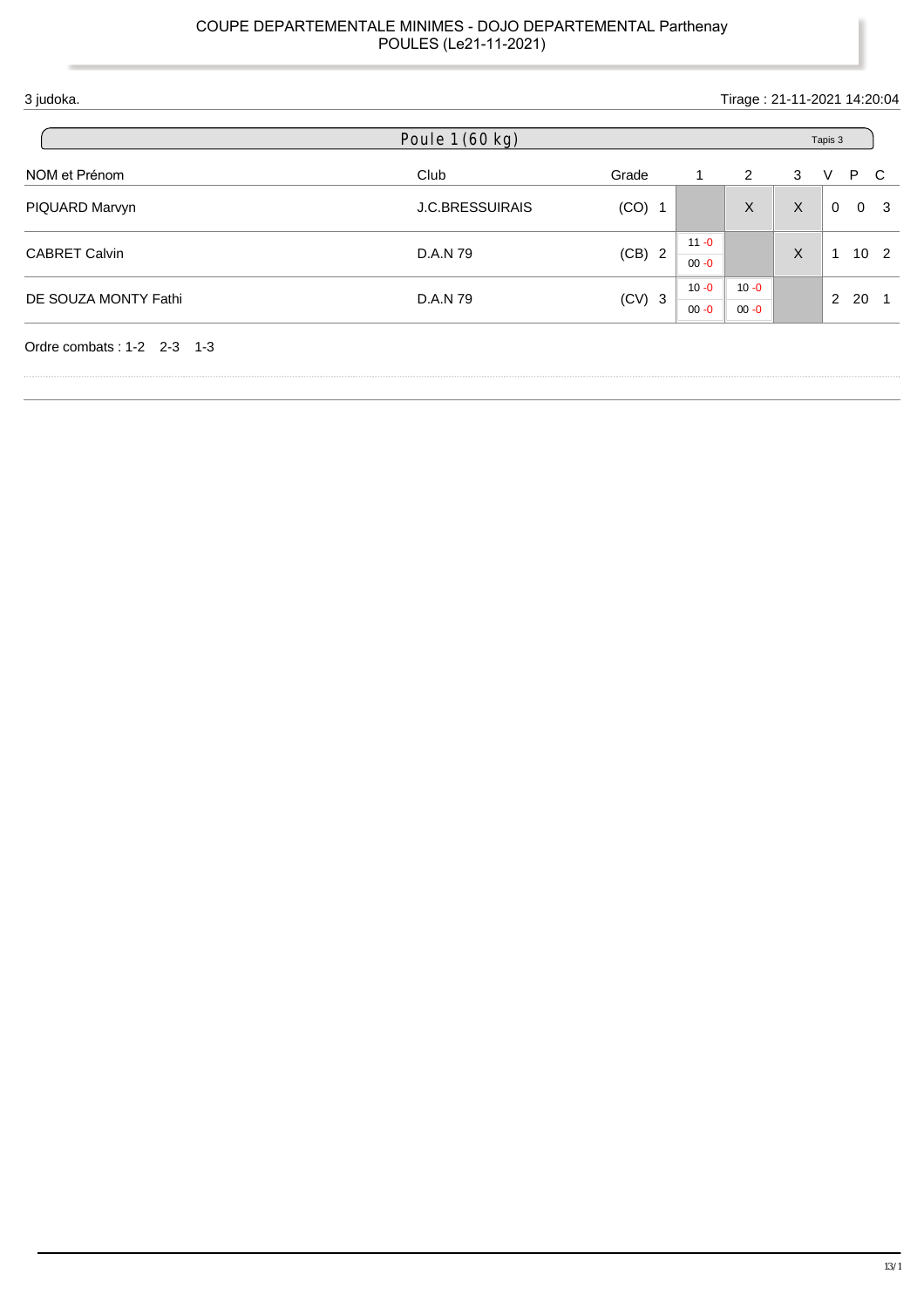| 3 judoka.                    |                        |          |                      |   | Tirage: 21-11-2021 14:18:34 |          |          |                |  |  |  |  |
|------------------------------|------------------------|----------|----------------------|---|-----------------------------|----------|----------|----------------|--|--|--|--|
|                              | Poule 1 (66 kg)        |          |                      |   | Tapis 3                     |          |          |                |  |  |  |  |
| NOM et Prénom                | Club                   | Grade    | 1                    | 2 | 3                           | V        | P        | C              |  |  |  |  |
| <b>LABONNE Basile</b>        | <b>JC MELLE</b>        | $(CV)$ 1 |                      | X | $00 - 0$<br>$00 - 0$        | 1        |          | 0 <sub>2</sub> |  |  |  |  |
| <b>KOSINSKI Luca</b>         | <b>SEP JUDO FRR</b>    | (CB) 2   | $10 - 0$<br>$00 - 0$ |   | $10 - 0$<br>$00 - 0$        | 2        | 20       |                |  |  |  |  |
| ROTUREAU Nolann              | <b>J.C.BRESSUIRAIS</b> | $(OV)$ 3 | $\sf X$              | X |                             | $\Omega$ | $\Omega$ | -3             |  |  |  |  |
| Ordre combats: $1-2$ 2-3 1-3 |                        |          |                      |   |                             |          |          |                |  |  |  |  |